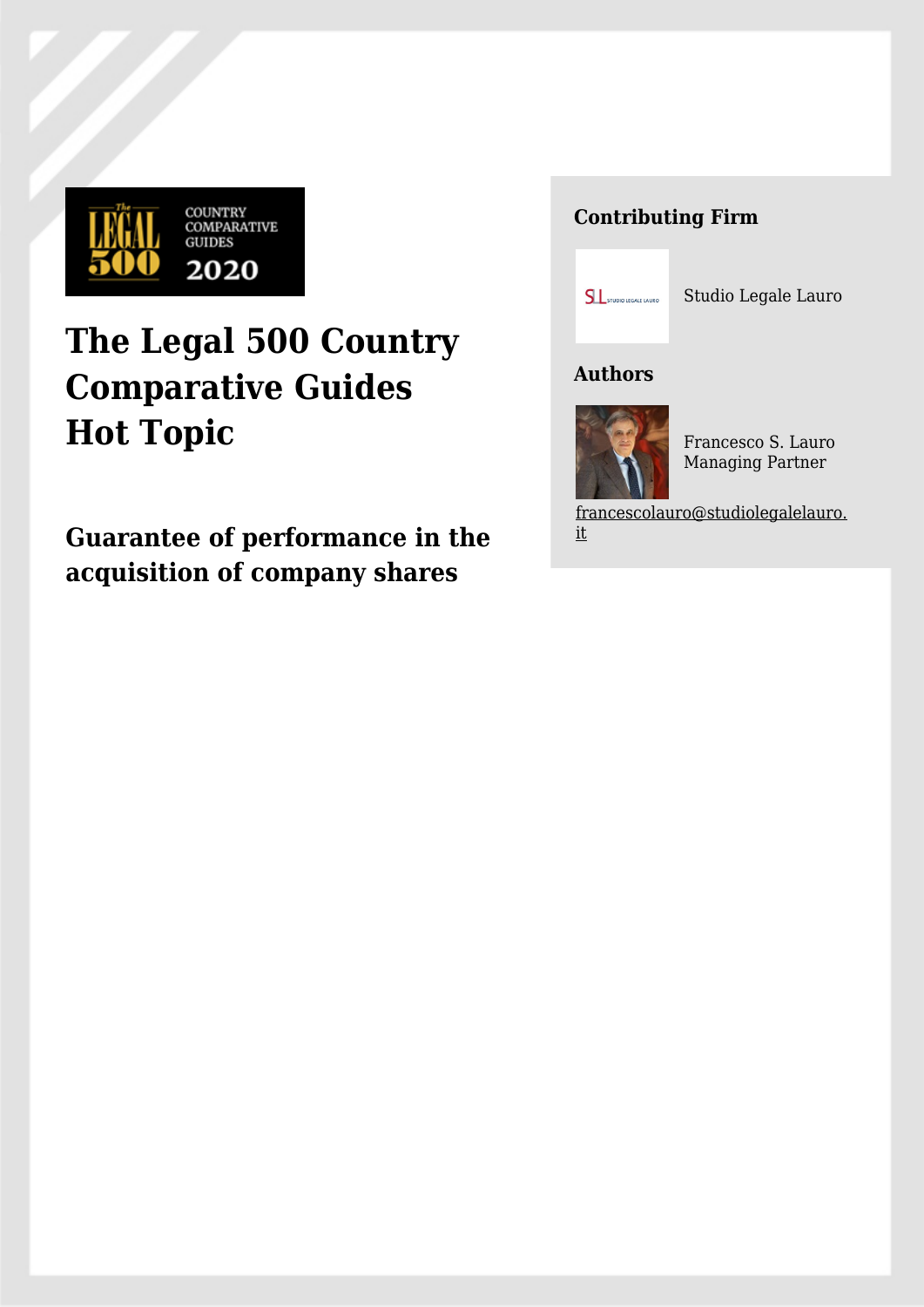#### **Guarantee of performance in the acquisition of company shares**

1. *The background –* The complex economic scenario resulting from the 2008 global crisis has affected, in different ways, areas of business conduct that had previously been largely immune from uncertainty, inability or unwillingness of the parties involved to maintain and perform the actions required of them in order to properly implement their intentions and commitments.

While it is well known that areas of business exist where arrangements and agreements, whether binding or not, are consistently subject to review, withdrawals, disputes and nonperformance, such situations have tended to be rather unusual in connection with the acquisition and disposal of interests in corporations, where the relevance and seriousness of such transactions and of the associated costs normally ensure a reasonably high degree of reliability in the relevant process.

Of course, there have always been transactions that are envisaged, structured or even initiated but ultimately cannot be finalized. And certainly, the increased average complexity of deals that are generated during a problematic economic cycle is a factor in pushing upwards the ratio of failed transaction. However, it is fair to say that the significant widespread impact of the 2008 crisis and the genuine difficulty of foreseeing its effects on specific corporations or entire business sectors or industries, have resulted in a degree of uncertainty and friction previously unknown.

This article does not intend to discuss specifically any case of non-performance connected to (even though not necessarily caused by) the 2008 crisis, but rather to generally review and consider the most common and effective ways for parties to protect their interests and focuses on specific instruments provided in certain legal systems that appear well suited to such purpose.

2. *How to increase performance reliability –* Deteriorated financial conditions may be the base reason for non-completion of an acquisition by a party. Such deterioration, actual or expected, may affect the ability of the purchaser to meet its financial obligations or may concern the target, possibly to an extent that determines a change in the intention of the prospective purchaser to complete the transaction. irrespective of any review of the price. Beyond such considerations, there are a variety of reasons and grounds which may constitute the basis for a change by one (or more) of the parties involved to finalize the deal, including obviously a disagreement regarding the relevant terms and conditions.

Each party engaged in negotiations, however, often wishes to ensure that the other party or parties are genuinely committed to apply their best endeavors to reach an agreement. We know that there is a fairly limited possibility, in practical terms, for one party to enforce the assumed obligation of the other participants to act on the basis of good faith to finalize and execute a share purchase (or similar) agreement. Different jurisdictions take different approaches, both in terms of their legal principles and in the way such principles are applied by the competent courts to concepts such as good faith in negotiations and pre-contract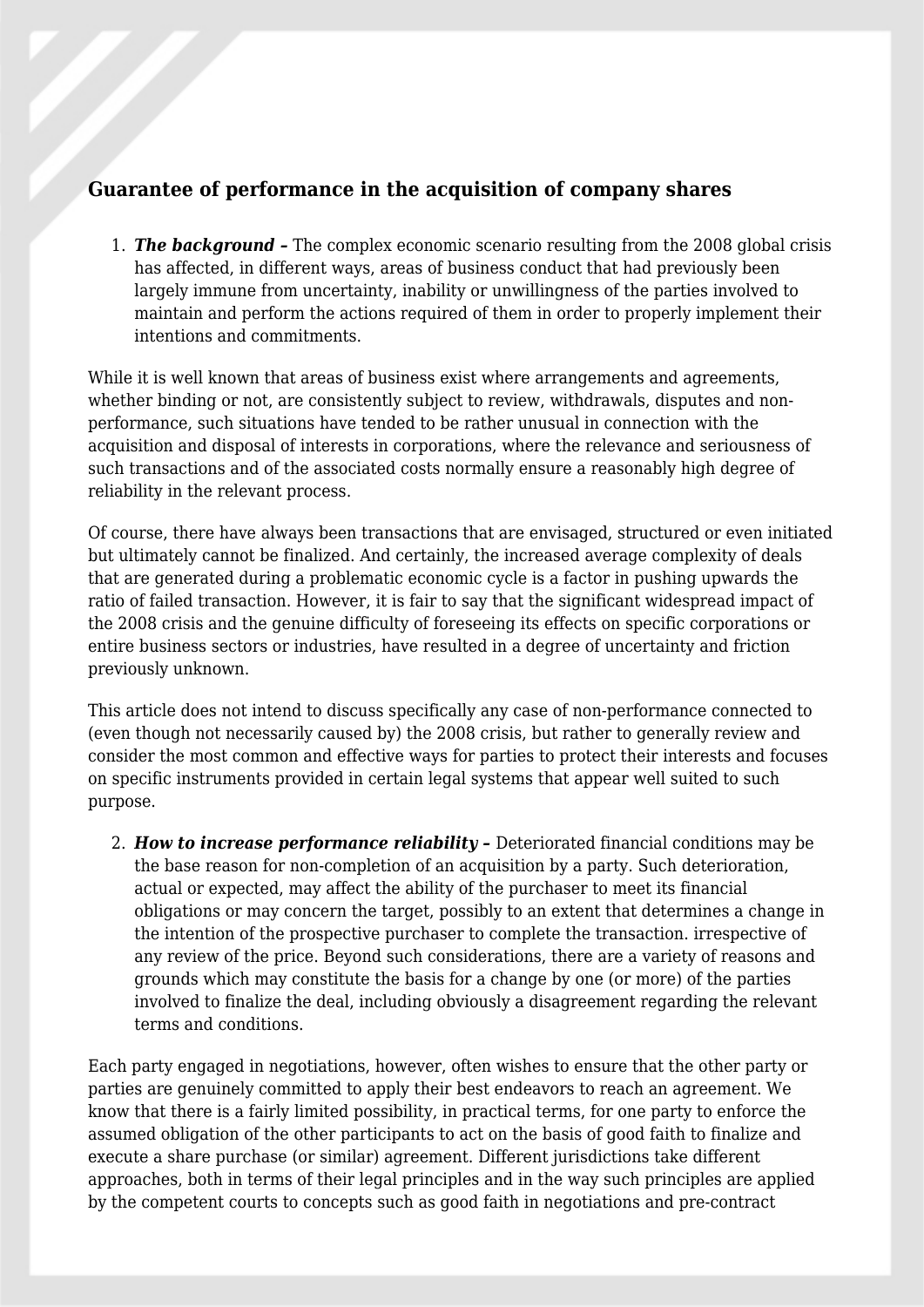#### liability.

Break-up fees – i.e. an amount to be paid to the other party by the party willing to withdraw from negotiations – are broadly recognized as acceptable, as a measure to restore to the nonwithdrawing party the costs borne in the process, and would need to be made clearly binding in a specific agreement between the parties. Still, it is not obvious to find a distinction between a legitimate withdrawal from negotiations and a situation in which a withdrawal would result in an obligation to pay break-up fees and the search for objective elements as the basis for the application of such remedy may be complicated. Further treating break-up fees agreements as mere cost sharing arrangements rather than as penalties (which several jurisdictions subject to judicial screening) may not be an obvious conclusion. Of course, the mere existence of a breakup fees binding arrangement is likely to represent at least a disincentive to start negotiations without a genuine purpose and therefore afford a degree of "security" regarding the reliability (at least initially) of the parties' intentions.

3. *Tools to strengthen delayed performance obligations –* More relevant however, for the purpose of this article, are situations where the parties have concluded an acquisition by executing a share purchase agreement and each of them wish to ensure that the other will properly and timely perform its obligations. Clearly this is particularly important in those situations, which constitute however the normal circumstances in the largest majority of transactions, when the parties' fundamental obligations (i.e. payment of price and delivery of shares) are not to be performed immediately and simultaneously but rather are scheduled to be performed at different times.

Modalities of payment of the acquisition price which offer to the purchaser the possibility to delay payment in full or in part (e.g. a payment in installments) clearly represent a risk for the seller, which accepts exposure to a potential total or partial non-performance for a certain period of time. Such arrangements normally offer at the same time opportunities for the seller to offset the connected risk. Obviously, explicit or implied contractual terms, such as a reservation of title, combined with a requirement that shares are delivered only upon payment by the purchaser having been made in full, provide some protection for a seller against the risk of failure to pay.

Other common arrangements are based on the request by the seller for some form of guarantees to secure payment of the price by the purchaser. Typically, bank guarantees are used to this end, although the connected costs and the financial institutions' requirements may restrict the willingness and the ability of the parties to resort to such instruments.

It is to be noted that in acquisitions the object of the transaction is (with rare exceptions) the relevant shareholding as a whole; i.e. whatever the percentage of share capital or number of shares that are the object of the deal, such percentage or number is treated as one single inseparable object. As much as this may appear obvious it is important to keep in mind that while money constituting payment for such one inseparable shareholding may be fractioned over time, the shareholding such money is directed to acquire will not be split and will be transferred in its entirety at one time.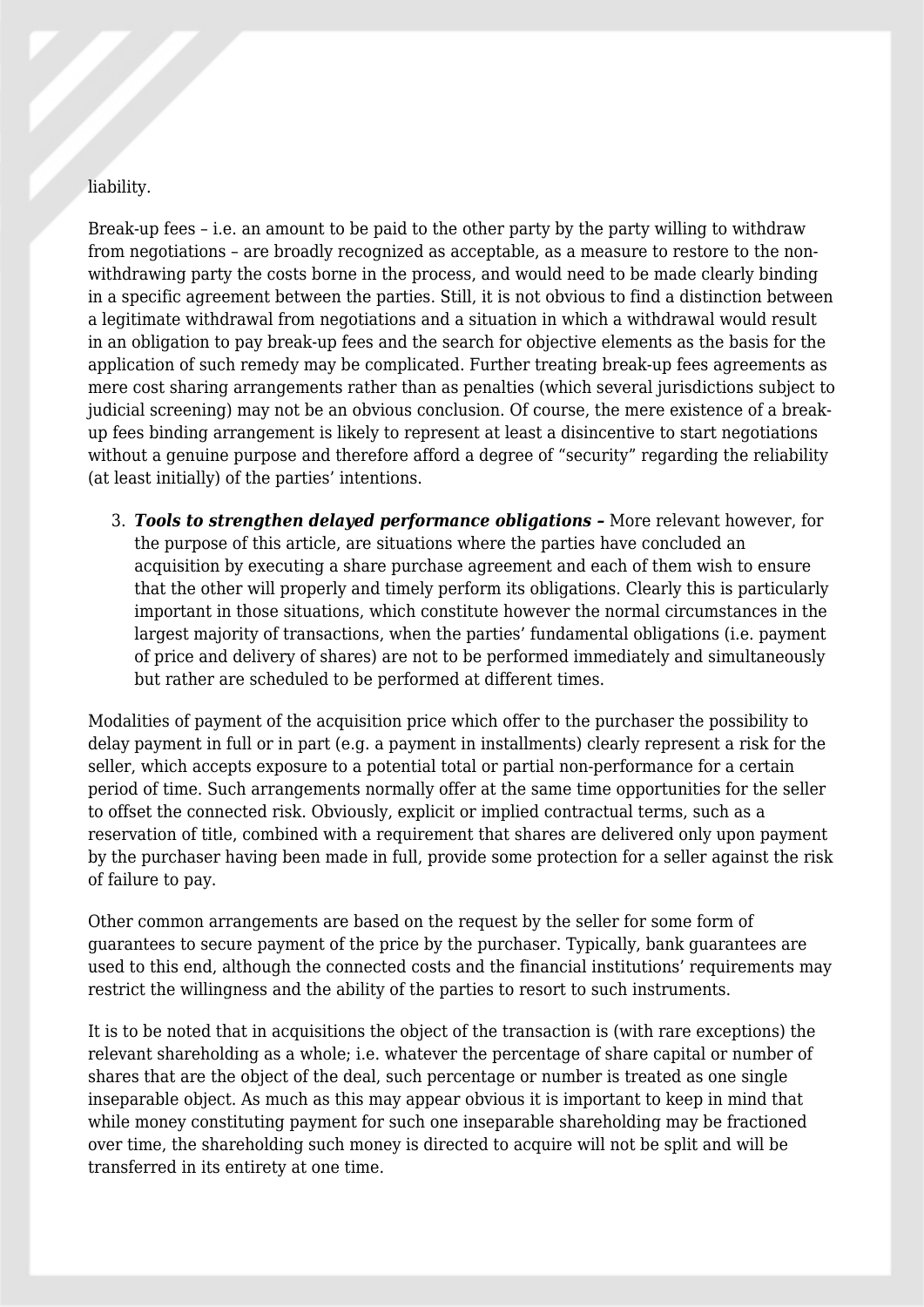An effect of this is that, in the event that the seller has acquired appropriate protection through one or more of the methods mentioned above, a fractioned payment would end up as a risk for the purchaser who may find itself in the position of having paid to the seller over time a (possibly significant) portion of the acquisition price, not only prior to having acquired the target shareholding, but also without having acquired any proportional entitlement to any asset, in particular to any of the shares of the target.

4. *The Italian caparra confirmatoria* – It is interesting therefore to note, as the focus of this article, that legal systems in a number of civil law jurisdictions have historically offered to contracting parties instruments that take into account – on one side the frequent practice of facilitating payment by spreading the same over a period of time and, on the other side, the common expectation that a (non-negligible) part of the payment be made in advance to strengthen reliability of the contract – and are directed at creating a form of mutual guarantee against non-performance to the benefit of both parties, or better, of each party acting toward a due and proper performance of the contract.

An example of this, that we wish to briefly review, is the practice of the *caparra confirmatoria* provided in various forms and with different legal names under a number of civil law jurisdictions, including France, Italy, Germany and Switzerland.

In particular, it is interesting to consider the features of such practice as provided under Italian law, which is particularly clear in defining the concept and the scope of the *caparra confirmatoria*. In fact the Italian law *caparra confirmatoria* has been chosen to expressly apply in international share acquisition agreements (normally with a degree of Italian connection) precisely because of its implications in terms of seller's protection against failed or incomplete payment by the purchaser.

Under Italian law, a *caparra confirmatoria* is a sum of money given by one party to a contract to the other party with the effect that in case the contract is duly performed the *caparra* is returned or put toward payment, while in case the contract is not performed (i) if the non performing party is the party that has given the *caparra*, the other party may rescind the contract and retain the *caparra*, and (ii) if the non performing party is the party that has received the *caparra*, the other party may rescind the agreement and demand twice the amount of the *caparra*. The *caparra confirmatoria* may also in principle consist of fungible goods instead of money, although this would be rather uncommon in the context of share acquisitions. Therefore, in essence, the effect of a *caparra confirmatoria* is that each party is entitled to cash a net amount corresponding to the amount of the *caparra* in case the other party breaches the contract. The performing party has in any event the option to seek damages from the non-performing party by waiving the right to the *caparra confirmatoria* and pursuing its claim according to the ordinary rules.

The practical purpose of the *caparra confirmatoria* is therefore a broad one: to strengthen the parties' mutual obligations; to provide protection to the contract parties and the transaction; and to pre-determine an agreed amount of liquidated damages resulting from a potential breach of contract. It is generally perceived as an instrument directed at regulating the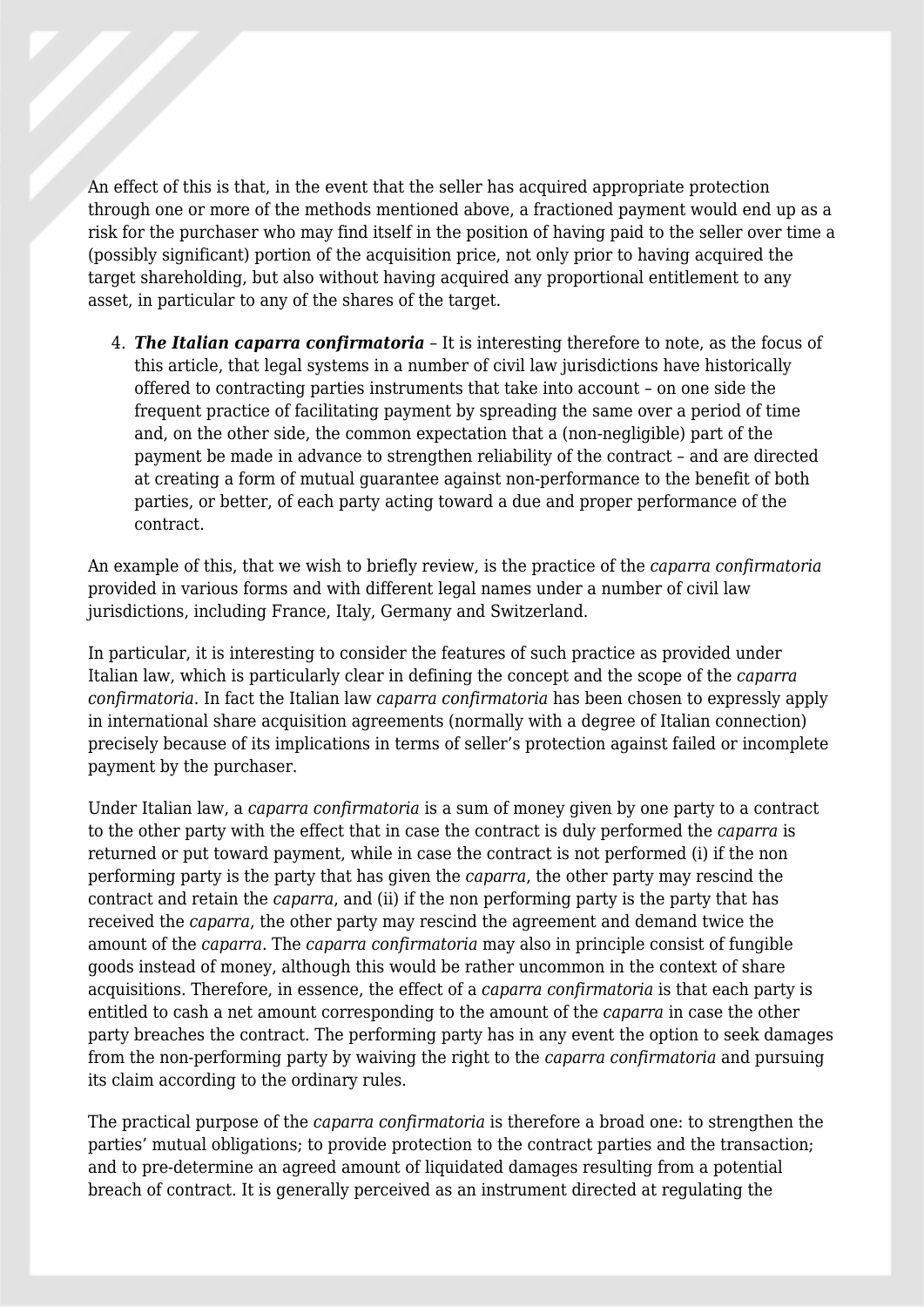consequences of a breach of specific contractual obligations – in the interest of both parties. In fact the *caparra confirmatoria* is an alternative remedy to ordinary damages suffered as a result of breach of contract, which remain available to the performing party subject to the waiver of its rights in favour of the *caparra confirmatoria*. It intends to facilitate the resolution of a potential conflict in case of a breach, giving the innocent party an opportunity to avail itself of a "pre-packed" solution. Further, as an *alternative* remedy, the *caparra* does not result in a limitation to the debtor's liability, and does not therefore contradict the principle of the Italian civil code, embedded in the laws of many other civil law jurisdictions, by which an agreement cannot contain a clause that excludes or limits in advance the potential liability of the debtor for willful misconduct or gross negligence. According to such principle, a predetermination of liquidated damages would be void to the extent that it applied to damages caused by the debtor's willful misconduct or gross negligence and excludes the possibility of the claimant demanding higher compensation.

A further advantage of the *caparra confirmatoria* is its flexibility. The nature of the *caparra confirmatoria* under Italian law is that of a contract itself, separate from (although connected and ancillary to) the principal contract to which it relates. As an ancillary contract to the principal contract the enforceability of the *caparra confirmatoria* is affected by elements that impact the validity of the principal contract. However, it is also a bilateral agreement and the parties are free (with some limitations) to determine which obligations of the principal contract are in fact protected by this remedy; i.e. in which cases the non-performance of the agreement by one of the Parties triggers the option to enforce the *caparra confirmatoria*.

In connection with the effect of pre-determining the consequences of a breach of contract, the the *caparra confirmatoria* is different from that of the *clausola penale* (i.e. penalty clause), and the Italian civil code distinguishes the two concepts very clearly, not only by using a different term in the relevant section but also by regulating the two concepts under separate articles.

In legal literature there exists an extensive debate regarding similarities and differences between the *caparra confirmatoria* and penalty clauses. In summary, while the similarity is mainly in the broad purpose that both concepts have of pre-determining the consequence of a breach of contract, the differences have been underlined from various angles, in particular, that (i) the *caparra confirmatoria* implies an advance on the main payment obligation and becomes part of such obligation in case of due performance of the agreement; (ii) the *caparra confirmatoria* is bilateral in nature, for the protection of both parties so limiting the risk of disproportion; and (iii) a penalty clause may be supplemented by the right to seek further damages, i.e. the innocent party may retain the penalty and claim further damages, while the enforcement of the *caparra confirmatoria* is alternative to an action in damages, i.e. the innocent party may either enforce the *caparra* or claim damages for breach of contract under the ordinary action rules but not both.

A further point of distinction, which in many legal systems is a matter of particular sensitivity and is founded on the substantially different nature of the two instruments, is that while the Italian civil code expressly provides that an excessive penalty clause may be reduced by a Court this is not the case with respect to a *caparra confirmatoria*. The Italian Supreme Court in several decisions has confirmed that the amount agreed by the parties as *caparra*